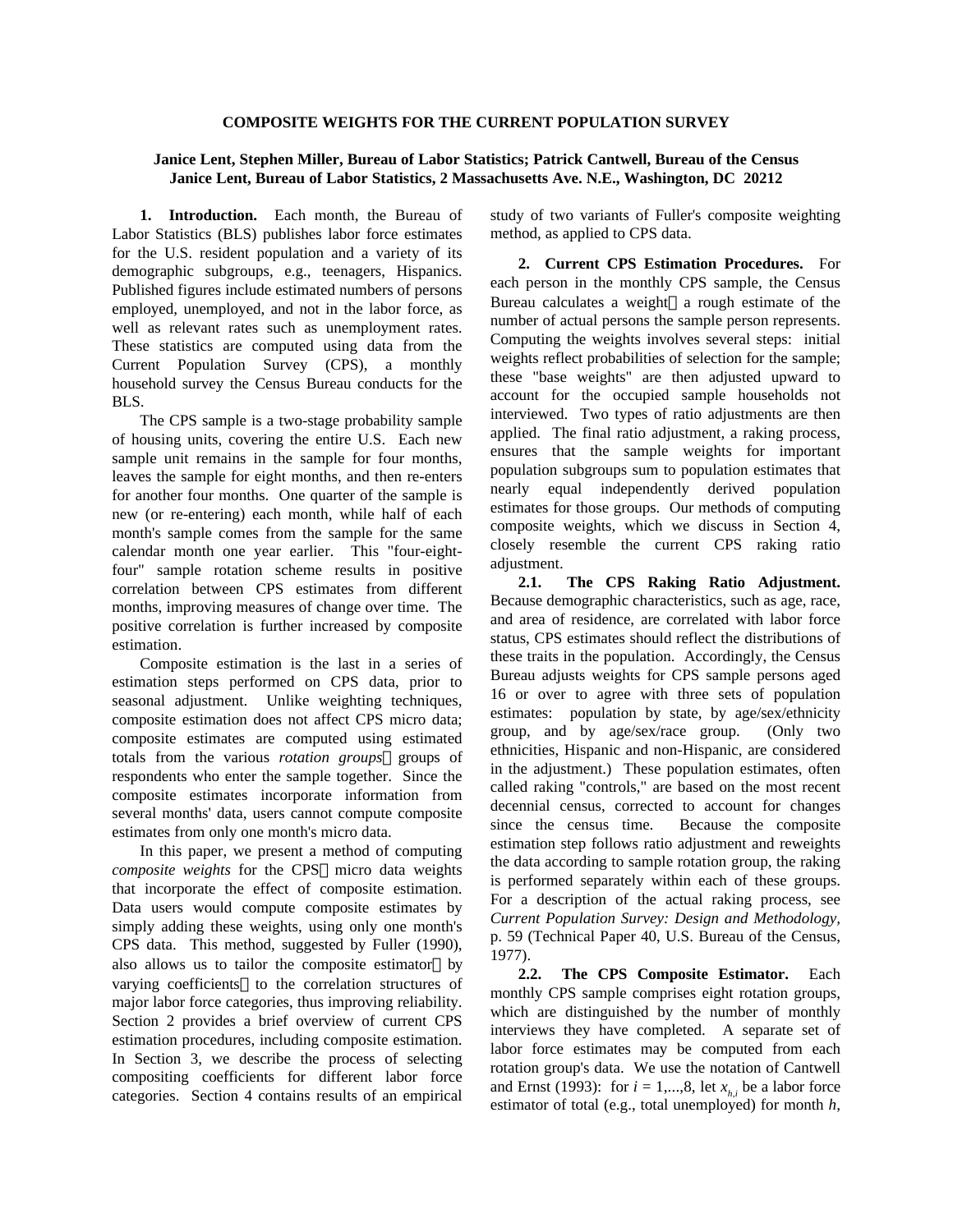computed using data from the *i*th rotation group. That is,  $x_{h,i}$  is eight times the sum of the sample weights, after raking, of respondents in the specified labor force category who completed their *i*th interview in month *h.* Then  $Y_h = \frac{1}{8} \sum_{i=1}^{8} x_{h,i}$  is the CPS ratio estimator for the labor force category.

The CPS composite estimate for a given labor force characteristic is based on a weighted average of two estimates for the same characteristic: (1) the CPS ratio estimate and (2) the previous month's composite estimate *plus* an estimate of change since the previous month. Because of the "four-eight-four" sample rotation pattern, six of the eight rotation groups in the sample for month *h*-1 remain in sample for month *h.* Thus for  $i \in S$ , where  $S = \{2,3,4,6,7,8\}$ , positive correlation between  $x_{h,i}$  and  $x_{h+1,i-1}$  serves to reduce the variance of estimates of change computed from these figures. So the change in the labor force characteristic since the previous month is estimated here by

$$
\Delta_h = \frac{1}{6} \sum_{i \in S} \int x_{h,i} - x_{h-1,i-1} \, \Big| \, .
$$

In addition to the weighted average of the two estimates described above, the CPS composite estimate incorporates an adjustment which reduces variance while at the same time partially correcting for bias associated with time in sample. Results of past research have indicated that, for estimates of total unemployed,  $E(x_{h,1})$  significantly exceeds  $E(Y_h)$ . (See Bailar 1975.) While the causes of the time-in-sample bias are unknown, Breau and Ernst (1983) found that adding a bias adjustment term to the composite estimator reduced both the variance and the time-insample bias of CPS estimates. The current bias

adjustment term is based on the quantity  
\n
$$
b_{h} = \frac{1}{8} \oint_{i \in S}^{R} \sum_{h,i} x_{h,i} - \frac{1}{3} \sum_{i \in S} x_{h,i} \Big|_{i=1}^{M}
$$

which serves to reweight the estimates from the various rotation groups, assigning slightly more weight to data from persons completing their first or fifth interviews in month *h*. Note that if all the  $x<sub>h,i</sub>$ 's had the same mean, β*<sup>h</sup>* would have mean zero.

Incorporating both the weighted average and the bias adjustment term, the CPS composite estimator takes the form

$$
Y_{h}^{T} = \hat{d}1 - K \big[ Y_{h} + K \big[ Y_{h-1}^{T} + \Delta_{h} \big] + Ab_{h},
$$

where *A* and *K* are constant parameters between zero and one. The CPS composite estimator is often called an "*AK* estimator," because it involves these constant coefficients. Currently, the estimator is applied with *A*  $= .2$  and  $K = .4$  for all labor force categories. These values are approximately optimal for monthly estimates of unemployment level.

Optimal values of *A* and *K* for monthly labor force totals, however, depend both on the time-in-sample bias pattern and on the correlation structure of the labor force estimates across time. Since these vary by labor force category-estimates for employed, for example, are more strongly correlated than those for unemployed—optimal values for the compositing coefficients also vary. Moreover, in January 1994, a new questionnaire and data collection method were introduced in the CPS; these may affect the time-insample bias. Estimating the new bias pattern will require data from several months following January 1994.

Due to differences in the correlation structures of CPS estimates, using different *A* and *K* parameters for different labor force categories would improve accuracy. At the same time, however, varying the coefficients could render some estimates inconsistent with one another. By definition, for example, the civilian labor force comprises persons who are either employed or unemployed. Use of different compositing coefficients for these three categories could result in estimates of total employed and total unemployed that fail to sum to the estimated level of the civilian labor force. Also, as discussed above, CPS population estimates must reflect the population distributions of certain demographic traits, as estimated through the decennial census. Widely varying compositing coefficients could alter the distributions of these traits in CPS sample population estimates computed as sums of composited labor force estimates.

The "composite weighting" approach, suggested by Fuller (1990), eliminates the problem of inconsistent estimates by introducing a second raking ratio adjustment, similar to the one now used in the CPS. This time, however, the composite estimated labor force totals would take the place of population estimates, forcing the resulting person weights within each labor force category to sum to the composite estimate. The actual raking could be performed in a variety of ways, as discussed in Section 4.

**3. Selecting Compositing Coefficients for Labor Force Categories.** In this research we apply different pairs of *A,K* compositing parameters for measuring different characteristics. The choice of values for *A* and *K,* however, is still not obvious. A pair which works well for estimating monthly level may not perform as well when estimating month-to-month change or annual average.

For evaluating the proposed technique, we selected  $A = .3$  and  $K = .4$  when estimating the number of people unemployed, and  $A = .4$  and  $K = .7$  for the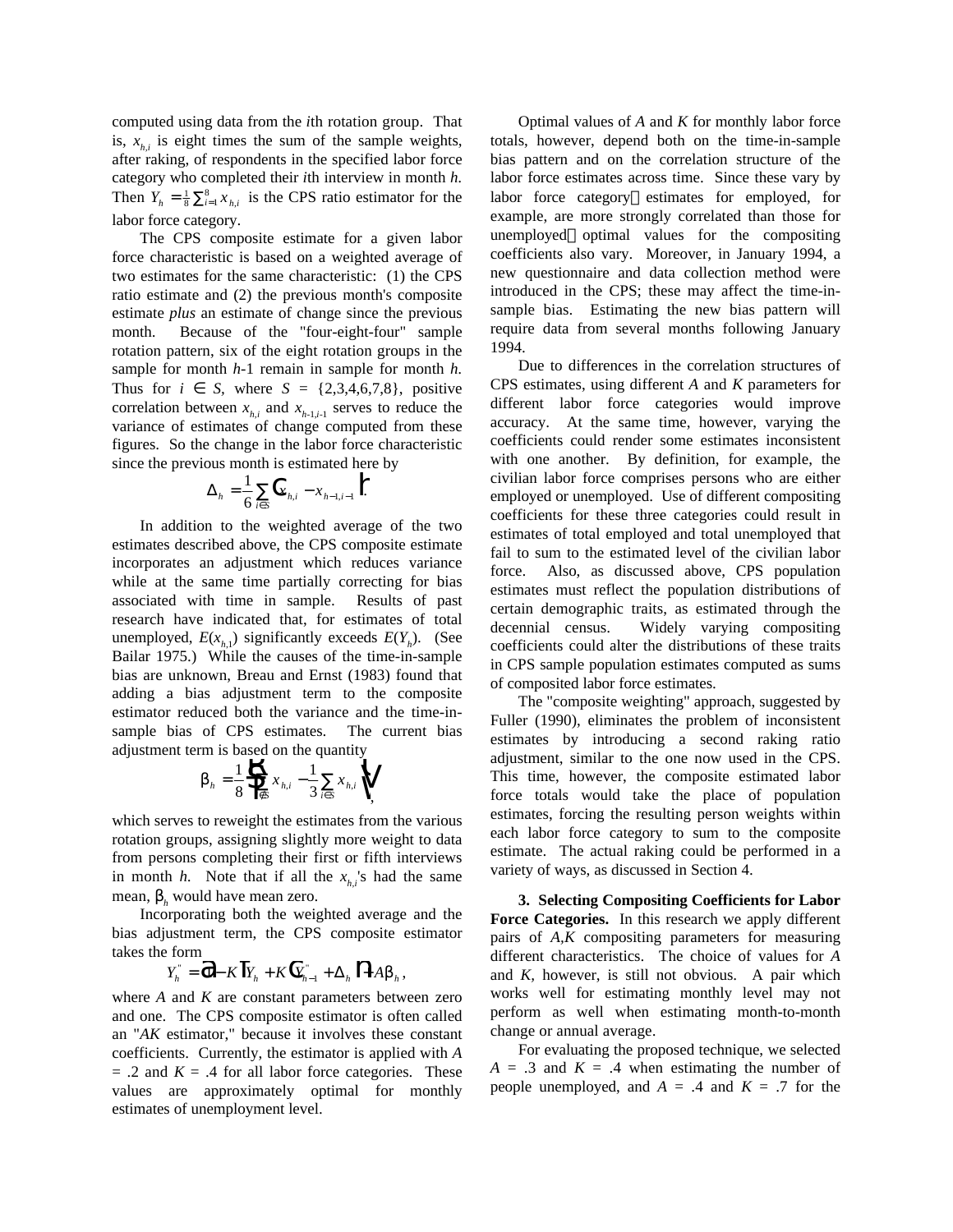number employed. Each of these pairs represents a compromise across the important measurements.

It should be noted that the methods and results presented in this paper apply to *AK* estimators. As has been observed by Breau and Ernst (1983) and Gurney and Daly (1965), estimators which allow more general coefficients can effect further reductions in the variances, especially when measuring annual average. The accompanying biases, however, may be larger in these cases.

**3.1. Criteria for Selecting the Coefficients.** For any labor force characteristic, the estimates for different months from the same rotation group are correlated because of their common respondents. If  $x<sub>i</sub>$ , and  $x_{h+ri}$  represent estimators from the same rotation group *r* months apart, the values are correlated as a function of *r*. When measuring the number of people unemployed, previous studies (Breau and Ernst 1983; Adam and Fuller 1992) yield correlations of about .50 when *r* is 1, decreasing to about .20 when *r* is 15. Corresponding values for the number of employed are considerably larger, dropping from about .80 to under .60 over fifteen months. In our study, we used correlations slightly smoothed from those obtained in the given references.

Estimates for the different characteristics also exhibit different patterns of bias across the eight months in sample. For this study, however, we selected the *A,K* pairs based on comparisons of variance rather than mean squared error. CPS monthin-sample bias patterns have probably changed since January 1994, when a new questionnaire was introduced and laptop computers replaced paper and pencil in the data collection process. It will be a while before good estimates of the new bias patterns are available.

For any labor force characteristic, we must consider three measurements when choosing the parameters *A* and *K*: monthly level, month-to-month change, and annual average. The importance of the first two is not in question. But annual average is critical for many state CPS estimates. Of the 50 states and the District of Columbia, 40 do not have samples large enough to meet reliability requirements on a monthly basis. For these smaller states, the annual average for labor force characteristics is a key measure. A cursory look at the form of the *AK* estimator in Section 2.2 shows that changing *K* gives conflicting results: while increasing *K* can help reduce the variance of month-to-month change, it generally amplifies the variance of annual average.

The choice of coefficients to use came down to computing three variances for each *A,K* pair and comparing the sets across all *A,K* pairs. As no one pair yielded the smallest variances for all three measurements, a compromise was necessary.

**3.2 The Selections.** Though the variance formulas required for selecting optimal parameters *A* and *K* are found in Cantwell (1990), solving for optimal *A* and *K* would be a formidable task. We therefore computed variances for all combinations of *A* and *K* equal to 0,.1,.2,...,.9. Except at the extremes (*A* and  $K$  near  $0$  or  $.9$ ), the variances do not change rapidly with changing *A* and *K*.

For estimating the number of people unemployed, we selected  $A = .3$  and  $K = .4$ . This pair is optimal, among the 100 pairs observed, for measuring monthly level; it is close to optimal when measuring month-tomonth change and annual average. A similar situation arises when we estimate the number of people employed. The optimal pair for measuring monthly level,  $A = .4$  and  $K = .7$ , fares well for all three measures. So for estimating unemployed and employed, the selections which minimize the variances of monthly levels are good compromise choices.

**4. Computing CPS Composite Weights.** The first step in Fuller's method of computing composite weights is to compute the composite estimates which will serve as "controls" in the raking adjustment. The raking process we apply will differ slightly according to the level of the controls. We consider two basic approaches:

- 1. Compute composite labor force estimates only for the nation as a whole. We will refer to the resulting composite weights as *national composite weights.*
- 2. Compute separate composite estimates for each of the demographic subgroups represented in the CPS raking ratio adjustment. We will call the resulting weights *marginal composite weights.*

In our empirical study of these alternatives, we consider only data from respondents aged sixteen or older.

In the first approach, we composite the national estimates for two labor force categories—employed and unemployed—using values of  $A$  and  $K$  selected specifically for each category, as described in the previous section. The civilian labor force, by definition, comprises persons falling into one of these two categories; thus the sum of the composite estimates for employed and unemployed is a reasonable estimate of the number of people in the civilian labor force. An estimate of the number of people *not* in the labor force may then be obtained by subtracting this estimate from the national population control. The raking procedure that follows is identical to the CPS raking ratio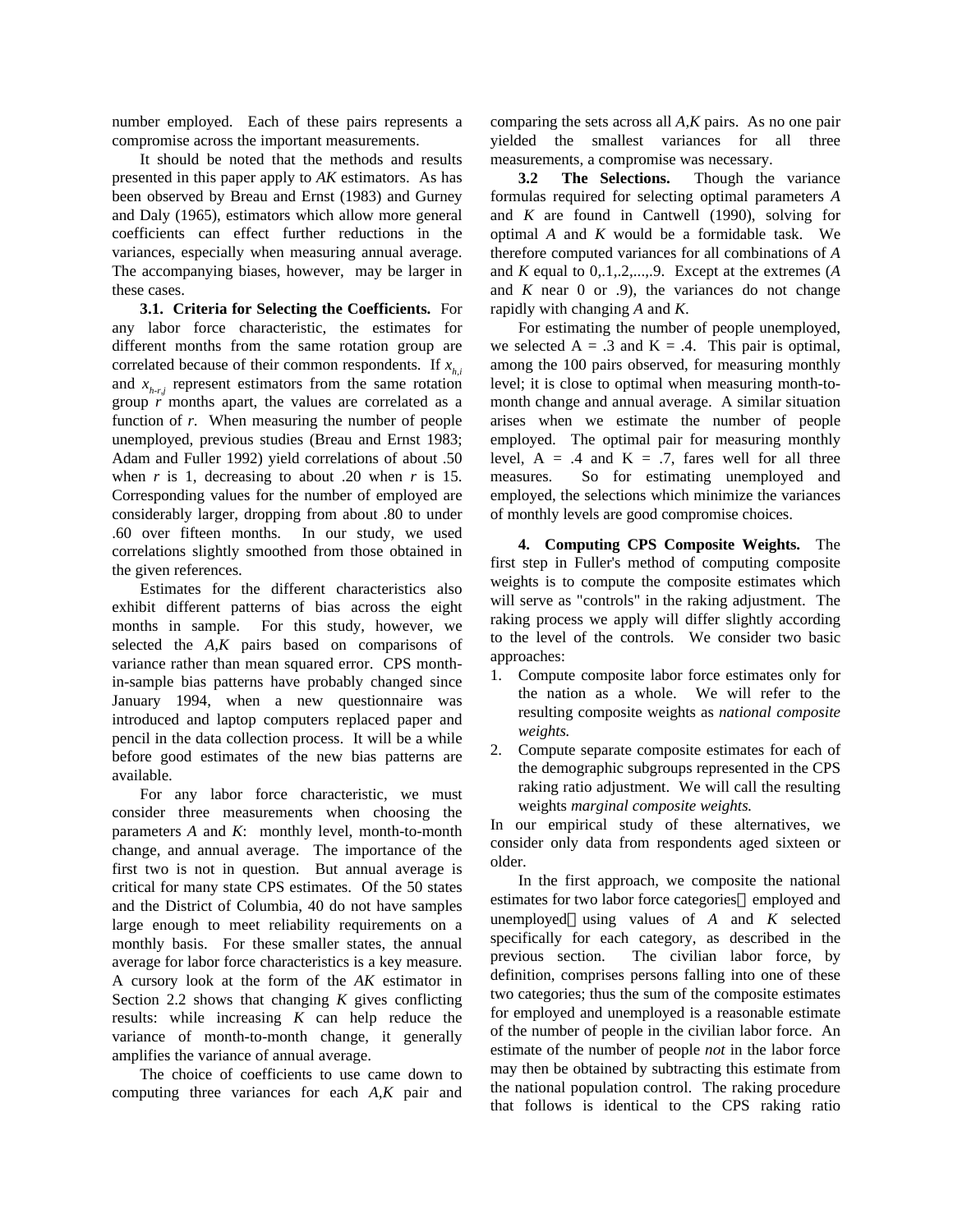adjustment, *except* a fourth dimension of raking is added: raking to the national composite labor force estimates.

The second approach requires computing composite estimates for the three main labor force categories within each demographic group used in the raking ratio adjustment. The method used to compute the composite estimates is analogous to the one used at the national level. The three-dimensional reraking process, however, must be carried out separately for each labor force category; it proceeds just as the current raking ratio adjustment, but the composite estimates for the given category take the place of the population controls.

Since replicate weights, computed by generalized replication (see Fay 1989) were available for 1987 CPS data, we used these weights to compute composite replicate weights by the two methods mentioned above. From the composite replicate weights we estimated the variances of labor force estimates computed from each set of composite weights.

**4.1. Raking to National Composite Estimates.** We performed the four-dimensional raking adjustment using national composite estimates on CPS data from April through December, 1987. Typical adjustment factors used in this method fell very close to 1.0: compositing appeared to have little effect on the national labor force estimates. This seemed reasonable because, as explained above, the composite estimator is based on a weighted average of two estimators. When the sample is large, as in the case of the national estimates, the variances of both estimators are relatively low, so the difference between estimates obtained from them is usually slight. The difference between national CPS ratio estimates and composite estimates is correspondingly small, resulting in adjustment factors close to 1.0.

Since the bias patterns of CPS estimates have probably changed due to the new data collection method, we used the coefficients of variation (CV's) to evaluate the accuracy of labor force estimates computed from the national composite weights. The CV's of subnational estimates computed from the national composite weights consistently exceeded those of the optimal composite estimates. For employment levels and estimated numbers of people not in the labor force, differences in the CV's for the two sets of estimates were especially marked. We used the estimated CV's for the eleven largest states to test the significance of the loss of reliability that would result from using the national composite weights. Because of the positive correlation of the estimates across months, we averaged the nine monthly estimates of CV for each state and each estimation method (optimal composite

and national composite weights). We then computed a ratio of CV's for each state, dividing the average CV for the national composite weight estimates by that for the optimal composite estimates. T-tests performed on the state CV ratios for each labor force category gave the results shown in Table 1. The null hypothesis that the ratios have a mean of one-is equivalent to the assumption of no significant difference in the reliability of optimal composite estimates and estimates computed from the national composite weights. As indicated by the p-values, all the t-statistics are significant at the 0.05 level, implying that the reliability lost by use of the national composite weights is significant.

**Table 1.** Results of T-test for State CV Ratios

|               | <b>EMP</b> | UE     | NIL F  |
|---------------|------------|--------|--------|
| Mean CV Ratio | 1.1155     | 1.0165 | 1.1146 |
| t-statistic   | 9.0212     | 2.9715 | 8.6360 |
| p-value       | 0.0001     | 0.0140 | 0.0001 |

**4.2. Raking to Composite Estimates by Demographic Group.** Because of the reliability problems with the national composite weights, we also computed marginal composite weights for 1987 data. As mentioned, producing marginal composite weights requires a separate raking process for each of the three main labor force categories (employed, unemployed, and not in the labor force). For estimates of employment level, none of the demographic groups used in the CPS raking adjustment proved too small to support reasonable composite estimates. Six iterations of raking were sufficient to virtually reproduce the optimal composite estimates for all states and demographic groups as sums of marginal composite weights. The marginal composite weights thus outperformed the national composite weights for monthly subnational estimates of employment level.

Producing marginal composite weights for the unemployed category, however, proved more problematic. Unemployed sample persons for some of the age/sex/race groups used in the raking adjustment notably those including mainly persons of retirement age—often numbered in the single digits; in some data months, we had no unemployed sample for some of these older groups. In these cases, the composite estimates of unemployment level occasionally strayed below zero. We also observed small sample counts for some Hispanic age/sex groups used in the ratio adjustment, indicating the possibility of negative composite estimates, though none actually occurred in the data we analyzed.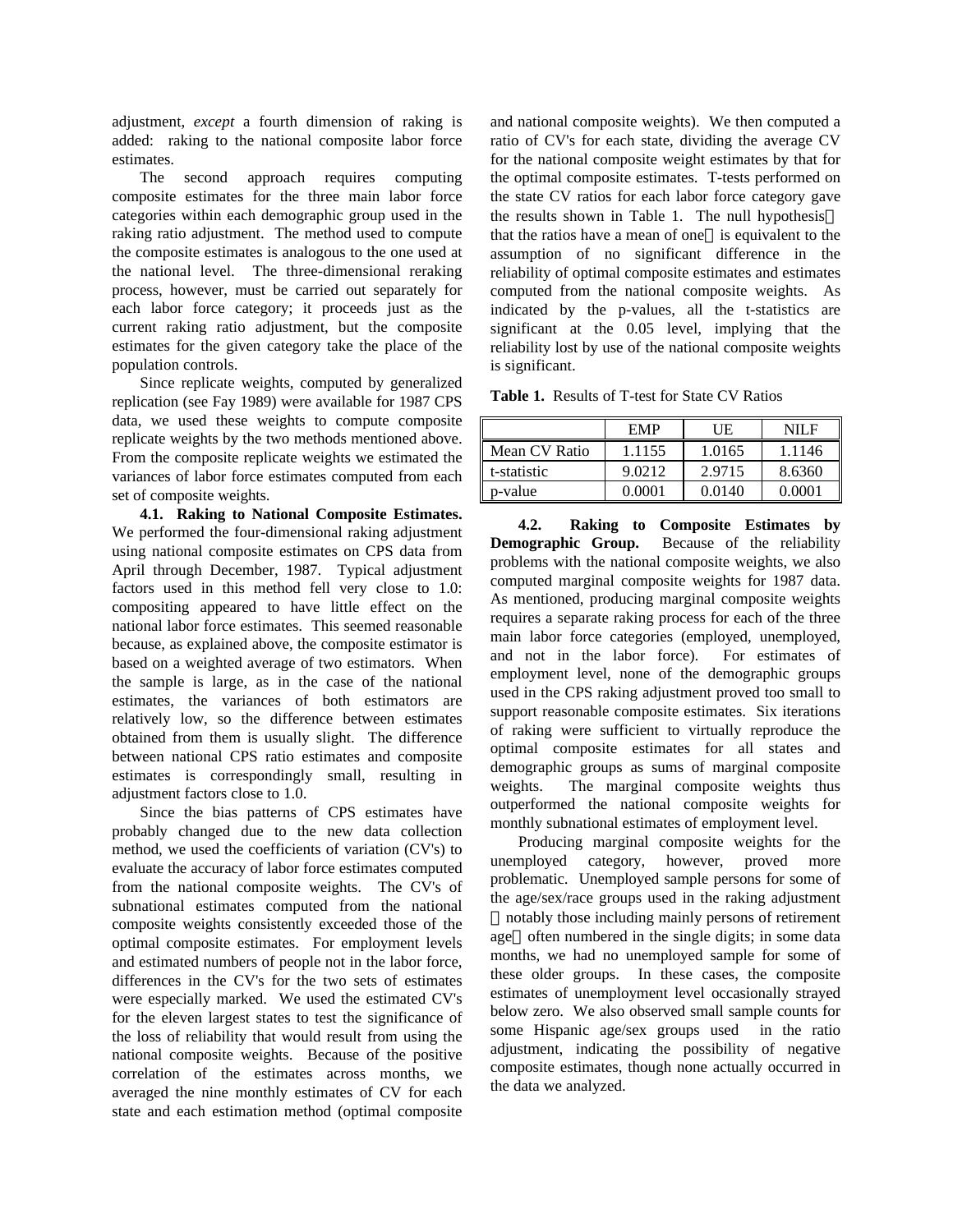| Composite weights: <i>Unemployed</i> |           |           |              |  |  |  |
|--------------------------------------|-----------|-----------|--------------|--|--|--|
|                                      | Age       | Average   | Collapsed    |  |  |  |
|                                      | Cells     | Sample    | Cells        |  |  |  |
|                                      |           | Count     |              |  |  |  |
|                                      |           |           |              |  |  |  |
| White                                | $60 - 62$ | 33.9      |              |  |  |  |
| Male                                 | 63-64     | 12.0      | White        |  |  |  |
|                                      | 65-67     | 9.0       | Male         |  |  |  |
|                                      | 68-69     | 4.8       | $60+$        |  |  |  |
|                                      | 70-74     | 6.2       |              |  |  |  |
|                                      | $75+$     | 2.8       |              |  |  |  |
|                                      |           |           |              |  |  |  |
| White                                |           |           |              |  |  |  |
|                                      | $60 - 62$ | 21.2      |              |  |  |  |
| Female                               | 63-64     | 8.4       | White        |  |  |  |
|                                      | $65 - 67$ | 7.0       | Female       |  |  |  |
|                                      | 68-69     | 3.0       | $60+$        |  |  |  |
|                                      | 70-74     | 4.0       |              |  |  |  |
|                                      | $75+$     | 2.6       |              |  |  |  |
|                                      |           |           |              |  |  |  |
| <b>Black</b>                         | 45-49     | 18.4      |              |  |  |  |
| Male                                 | 50-54     | 12.6      | <b>Black</b> |  |  |  |
|                                      | 55-59     | 9.0       | Male         |  |  |  |
|                                      | $60 - 64$ | 7.7       | $45+$        |  |  |  |
|                                      | $65+$     | 2.6       |              |  |  |  |
|                                      |           |           |              |  |  |  |
| <b>Black</b>                         | 45-49     | 21.3      |              |  |  |  |
| Female                               | 50-54     | 11.3      | <b>Black</b> |  |  |  |
|                                      | 55-59     | 8.1       | Female       |  |  |  |
|                                      | 60-64     | 4.4       | $45+$        |  |  |  |
|                                      | $65+$     | 2.1       |              |  |  |  |
|                                      |           |           |              |  |  |  |
| Other                                | 16-44     | 90.4      | Other        |  |  |  |
| Male                                 | $45+$     | 18.1      | Male 16+     |  |  |  |
|                                      |           |           |              |  |  |  |
| Ι<br>Other                           | 16-44     | ╥<br>68.1 | T<br>Other   |  |  |  |
| Female                               | $45+$     | 9.7       | Fem. 16+     |  |  |  |
|                                      |           |           |              |  |  |  |
| Hispanic                             | 30-49     | 66.4      | Hispanic     |  |  |  |
| Male                                 | $50+$     | 21.2      | Male 30+     |  |  |  |
|                                      |           |           |              |  |  |  |
| Hispanic                             | 30-49     | 50.7      | Hispanic     |  |  |  |
| Female                               | $50+$     | 11.4      | Fem. 30+     |  |  |  |
|                                      |           |           |              |  |  |  |

**Table 2.** Cells Collapsed in Computation of Marginal Composite Weights: *Unemployed*

Demographic cells with unusually high or low sample population estimates—usually due to low sample counts—are routinely collapsed with other cells in the CPS raking ratio adjustment. The collapsing algorithm, however, results in different collapsing patterns for different months (and even for different rotation groups in the same month). Since computing marginal composite weights requires compositing estimates *across* months, varying cell definitions from month to month would complicate implementation considerably. We chose instead to seek one set of permanent cell definitions which would (1) ensure sufficient sample in each cell to provide reasonable composite estimates and (2) result in minimal loss of reliability in the labor force estimates computed from the marginal composite weights.

Our collapsing of cells was based on sample counts: to provide reasonable composite estimates, we wanted at least ten sample persons per cell. Since sample counts vary from month to month, it seemed desirable to collapse cells whose sample counts rarely exceeded a dozen, even if the counts for these cells never fell below ten for the 1987 data months we analyzed. Given the loss of reliability that resulted from using national composite weights, however, we were also concerned that too much collapsing might increase the CV's of labor force estimates computed from the marginal composite weights.

We computed marginal composite weights for 1987 unemployment data (April through December) using several alternative collapsing plans, which involved different lower bounds for the average sample count or for the minimum sample count obtained from our nine data months. Estimated CV's of the resulting unemployment totals indicated that collapsing the smaller cells had little effect on the reliability of estimates computed from the composite weights. Table 2 shows the average sample counts for the smaller age/sex/ethnicity cells and age/sex/race cells and indicates the collapsing pattern we found most desirable. Since it involved collapsing all cells whose minimum sample counts fell below twelve, we were confident that it would ensure sufficient sample to provide reasonable composite estimates for all cells.

For certain cells, collapsing was clearly necessary: unemployment estimates for the older age groups considered in the age/sex/race adjustment consistently suffered from low sample counts. In cases where the need for collapsing was disputable, however, we performed statistical tests to determine whether or not the collapsing would significantly increase the CV's of estimates computed from the composite weights. For demographic groups affected by such collapsing, we considered the ratio of the CV of the unemployment estimate computed from the marginal composite weights to the CV of the corresponding optimal composite estimate. Let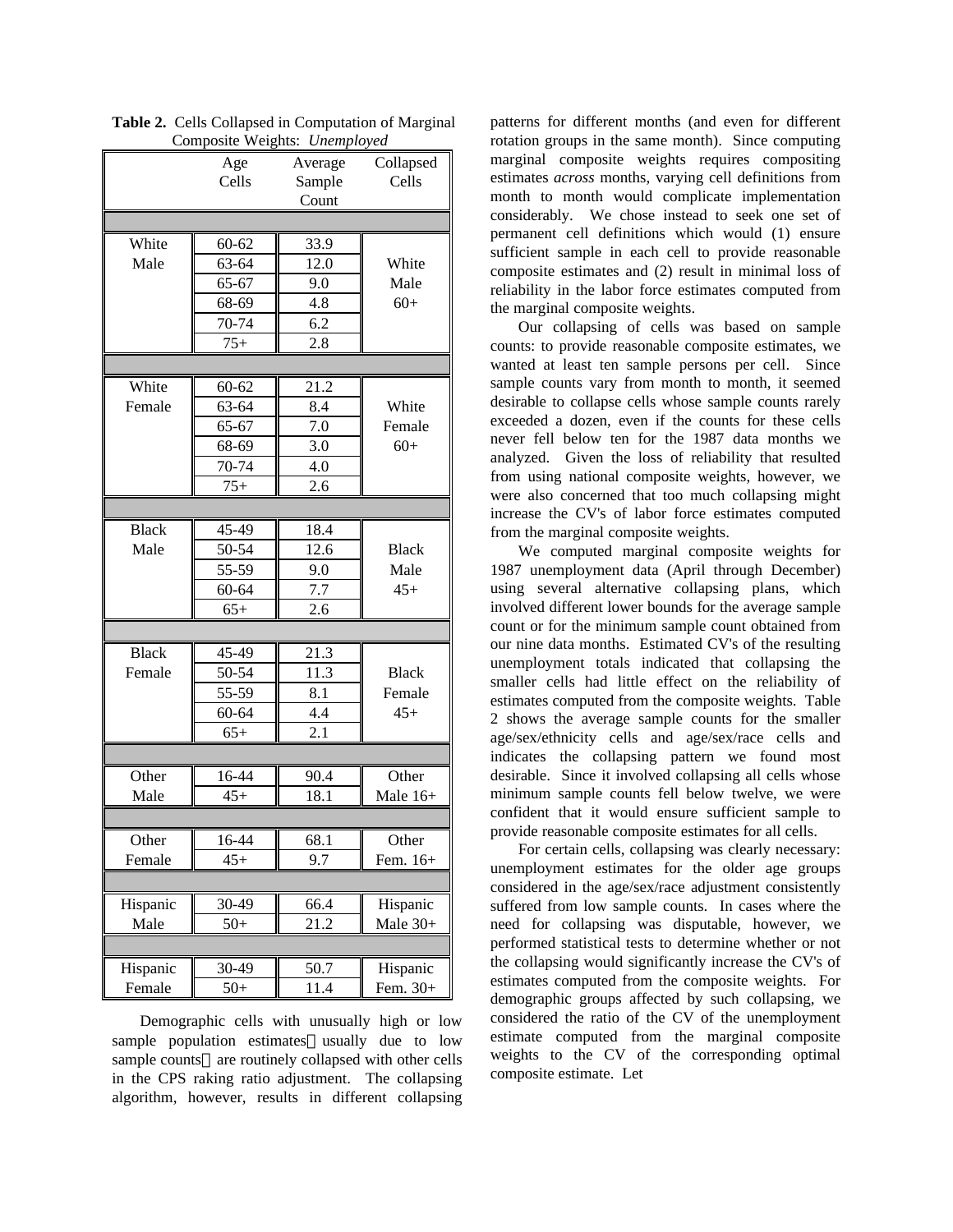$$
r = \frac{CV^{\theta} \hat{\mathbf{X}}_m \Big|}{CV^{\theta} \hat{\mathbf{X}}_o} ,
$$

where

 $\oint_{m}$  = an unemployment estimate computed from marginal composite weights;

and

 $\dot{X}_o$  = the corresponding optimal composite estimate of unemployment.

For each data month *i*,  $i = 1,...,9$ , we computed  $\frac{8}{7}$ , an estimate of *r,* for each of several demographic groups. We used these nine observations to test the hypothesis that the effect of the cell collapsing shown in Table 2 did not significantly affect the reliability of important unemployment estimates computed from the marginal composite weights. That is, we tested

 $H_0: r=1$ ,

for each demographic group.

The results of the t-tests for the collapsing of age cells in the "other races" category are shown in Table 3. Due to positive correlation between the estimated CV ratios for different months, the t-statistics are conservative in the sense that they support rejection more often than the usual nominal level (under no correlation) would indicate. Since none of the test statistics are significant, the effect of the cell collapsing on the CV's of the estimates is negligible. Thus the collapsing of age cells within each sex group in the "other races" category appears appropriate: all the pvalues in Table 3 are too high to allow rejection of *H<sup>0</sup>* .

**Table 3.** Tests for Loss of Reliability Due to Collapsing Age/Sex/Race Cells: *Unemployed*

|                  | Mean<br>Я | t-stat.   | p-value |
|------------------|-----------|-----------|---------|
| Other Male 16-44 | 1.0088    | 1.0091    | 0.3425  |
| Other Male $45+$ | 1.0315    | 0.8916    | 0.3986  |
| Other Fem. 16-44 | 1.0098    | 0.8726    | 0.4083  |
| Other Fem. $45+$ | 0.9474    | $-1.2009$ | 0.2641  |

**5. Summary.** We can improve reliability of CPS labor force estimates by using different *AK* compositing coefficients for different labor force categories. To ensure that estimated labor force totals equal the sums of their estimated components, Fuller (1990) suggested incorporating the effect of composite estimation into CPS micro data weights through a procedure similar to the raking ratio adjustment now used in the CPS. Composite estimates may then be computed as sums of these composite weights.

In our research on computing CPS composite weights, we consider two possible methods, each based on a ratio adjustment applied to the micro data weights to force the weights in a given labor force category to sum to a composite estimate. The methods differ in that the composite estimates used as "controls" in the ratio adjustment are computed at a different level for each method. The first method-computing composite estimates at the national level—appears to result in subnational estimates whose reliability falls significantly below that of the optimal *AK* composite estimates. In the second method, we compute composite estimates for each demographic group represented in the current CPS raking ratio adjustment and then perform a separate raking adjustment for each labor force category. Though some collapsing of demographic groups is needed to allow implementation for the unemployed category, this method provides labor force estimates for states and important demographic subgroups that virtually equal the corresponding optimal *AK* composite estimates.

## REFERENCES

- [1] Adam, A. and Fuller, W. (1992). "Covariances of Estimators for the Current Population Survey," *Proceedings of the Section on Survey Research Methods, American Statistical Association,* p. 586-591.
- [2] Bailar, B. (1975). "The Effects of Rotation Group Bias on Estimates from Panel Surveys," *Journal of the American Statistical Association, 70,* p. 23-30.
- [3] Breau, P. and Ernst, L. (1983). "Alternative Estimators to the Current Composite Estimator," *Proceedings of the Section on Survey Research Methods, American Statistical Association,* p. 397-402.
- [4] Cantwell, P. (1990). "Variance Formulae for Composite Estimators in Rotation Designs," *Survey Methodology,* 16, p. 153-163.
- [5] Cantwell, P. and Ernst, L. (1993). "Short Term Changes to the CPS Composite Estimator in January 1994," *Proceedings of the Section on Survey Research Methods, American Statistical Association,* p. 724-729.
- [6] Fay, R. (1989). "Theory and Application of Replicate Weighting for Variance Calculations," *Proceedings of the Section on Survey Research Methods, American Statistical Association,* p. 212- 217.
- [7] Fuller, W. (1990). "Analysis of Repeated Surveys," *Survey Methodology,* 16, p. 167-180.
- Gurney, M. and Daly, J. (1965). "A Multivariate Approach to Estimation in Periodic Sample Surveys," *Proceedings of the Social Statistics Section, American Statistical Association,* p. 242-257.

Acknowledgments: The authors gratefully acknowledge the contributions of the following people: Lawrence Ernst, who provided the initial inspiration for this project; Robert Fay and Elizabeth Huang, who reviewed the paper; and Athar Malik, who provided computer programming support.